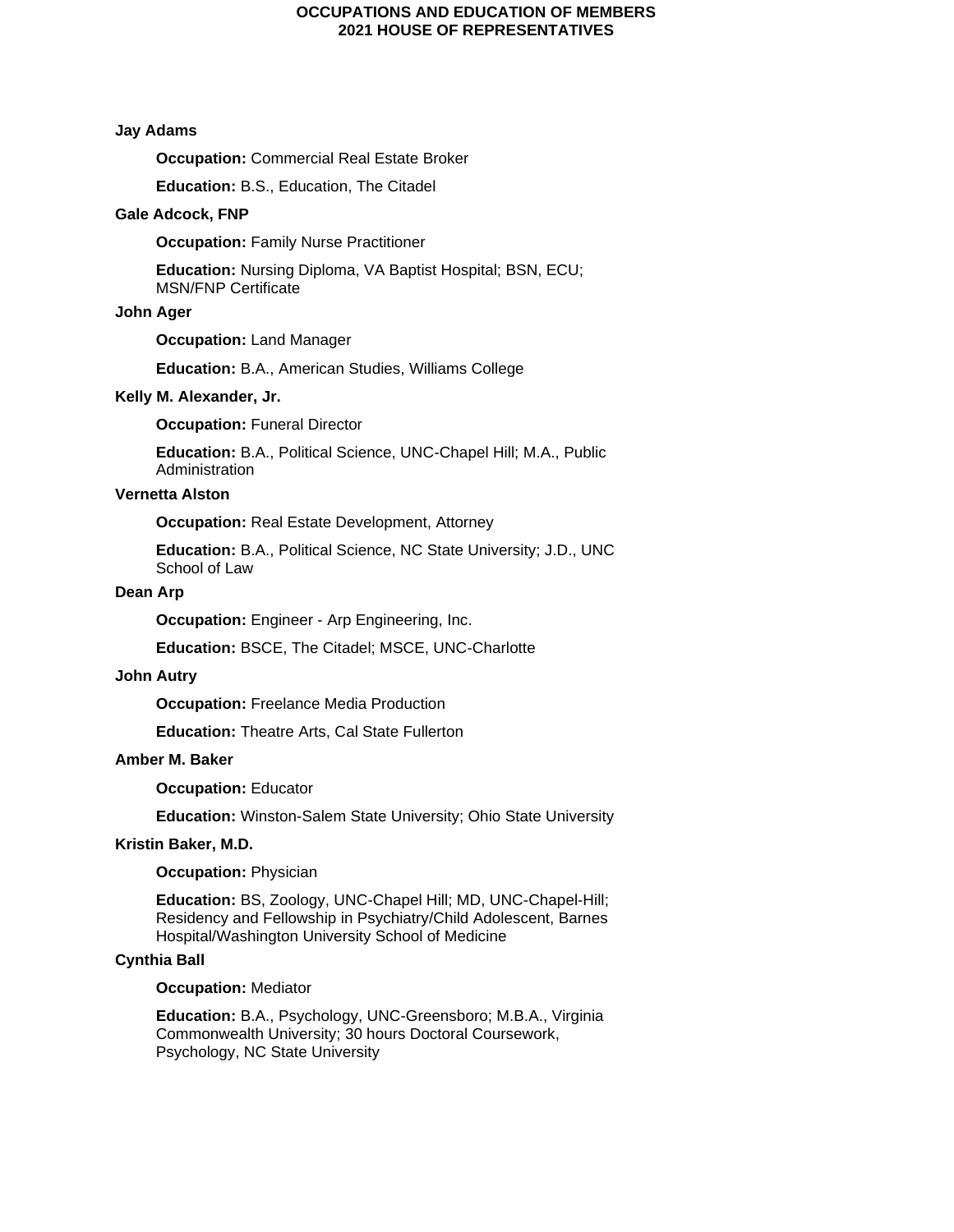# **Mary Belk**

**Occupation: Partner - New River Retreat Properties LLC** 

**Education:** B.A., Political Science, UNC-Charlotte

# **John R. Bell, IV**

**Occupation:** Manager, Sales and Business Development

**Education:** B.A., Sociology and Criminology, UNC-Wilmington

# **Hugh Blackwell**

#### **Occupation: Attorney**

**Education:** A.B., Highest Honors in Economics, UNC-Chapel Hill; J.D., Harvard Law School

# **James L. Boles, Jr.**

**Occupation:** Owner and President - Boles Funeral Home and Crematory, Inc.

**Education:** Associate Degree Business Administration, Sandhills Community College; Mortuary Degree, Cincinnati College of Mortuary Science

# **John R. Bradford, III**

**Occupation: CEO, PetScreening, Inc.** 

**Education:** B.S., Engineering, Clemson; Executive MBA, University of Memphis

# **William D. Brisson**

**Occupation:** Farmer

**Education:** Tar Heel High School

# **Cecil Brockman**

**Occupation:** Legislator

**Education:** B.A., Political Science, UNC-Charlotte

#### **Mark Brody**

**Occupation:** Contractor

**Education:** B.A., Communications/Management, Concordia **University** 

#### **Terry M. Brown, Jr.**

#### **Occupation: Attorney**

**Education:** B.A., Political Science, UNC-Charlotte; J.D., Campbell University School of Law

# **Allen Buansi**

**Occupation**: Attorney

**Education:** B.A., History, Dartmouth College; J.D., UNC School of Law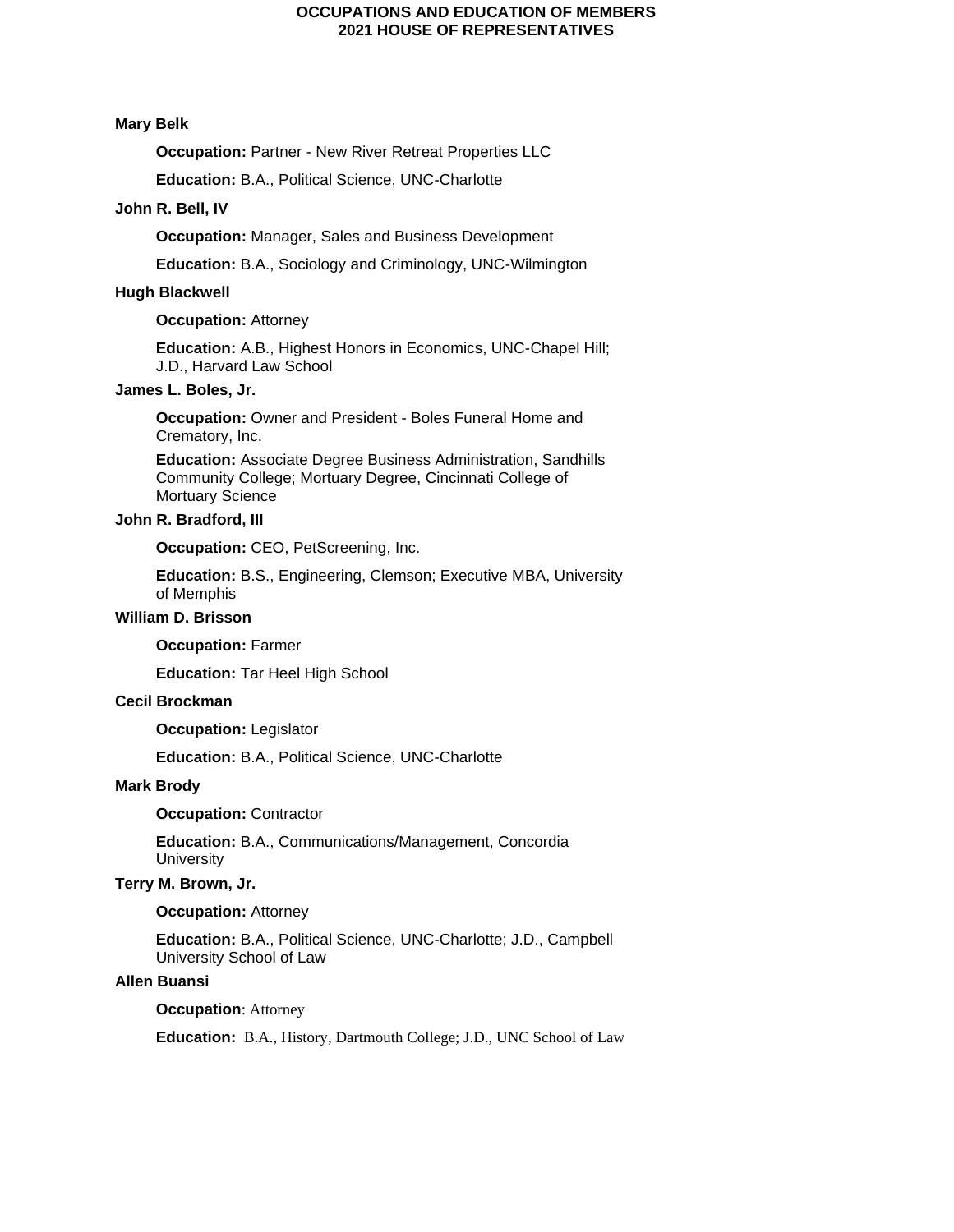#### **Deb Butler**

# **Occupation: Attorney**

**Education:** B. A., English, University of Tennessee; J. D., Wake Forest University School of Law

#### **Becky Carney**

**Occupation:** Legislator, Former County Commissioner

**Education:** Broughton High School

## **Mike Clampitt**

**Occupation:** Retired Fire Captain - Charlotte Fire Department

**Education:** Forsyth Community College; Rowan-Cabarrus Community College

#### **Ashton Wheeler Clemmons**

**Occupation:** Educator

**Education:** B.A., UNC-Chapel Hill; M.Ed., Harvard University;

### **George G. Cleveland**

**Occupation:** Retired

**Education:** B.S. Math Ed., University of Maryland

# **Linda Cooper-Suggs**

**Occupation:** Retired Educator

**Education:** NC A&T State University-BS, ECU-Masters, National Board Certified Teacher

# **Carla D. Cunningham**

**Occupation: Registered Nurse** 

**Education:** CPCC, LPN Diploma; AAS, Nursing, Gaston College; B.S., Nursing, Winston-Salem State University

# **Allison A. Dahle**

**Occupation:** Office Manager

**Education:** B.A., Speech, University of South Carolina

### **Ted Davis, Jr.**

#### **Occupation:** Attorney

**Education:** B.A., Political Science, UNC-Chapel Hill; J.D., Wake Forest University School of Law

# **Jimmy Dixon**

**Occupation:** Farmer

**Education:** B.S., Wake Forest University

# **Jeffrey Elmore**

**Occupation:** Teacher

**Education:** B.S., Art Education, Appalachian State University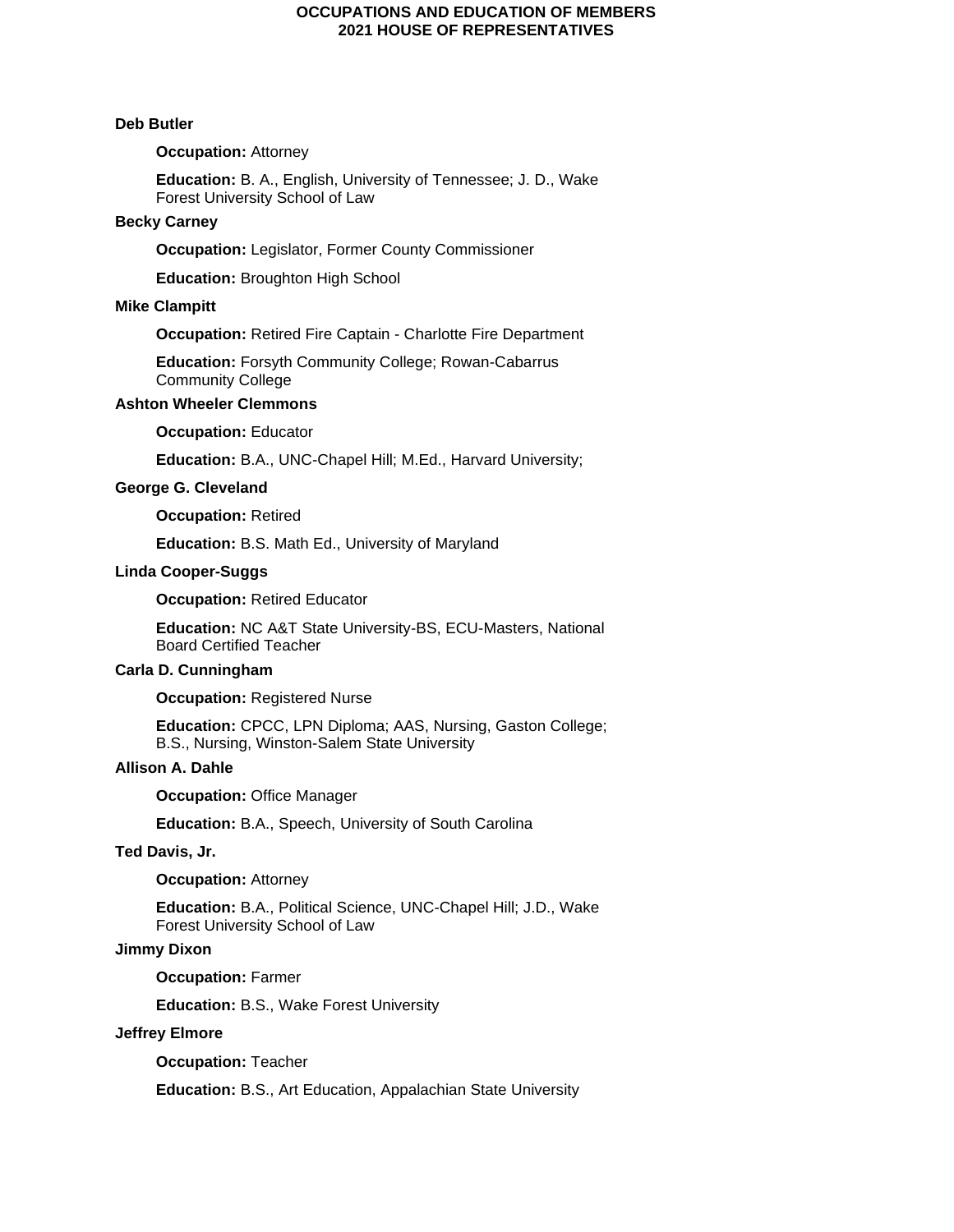#### **Terence Everitt**

## **Occupation: Attorney**

**Education:** B.A., Rutgers University; J.D., The Catholic University of America, Columbus School of Law

# **John Faircloth**

**Occupation:** Real Estate Broker - Owner

**Education:** A.A., Guilford College; B.S., Guilford College; M.P.A., UNC-Greensboro

# **Brian Farkas**

**Occupation:** Director of Development and Client Relations, JKF **Architecture** 

**Education:** Minor, Economics, UNC-Charlotte; B.A., Political Science, UNC-Charlotte; Master of Public Administration, UNC-Chapel Hill

# **James D. Gailliard**

**Occupation: Pastor, Word Tabernacle Church** 

**Education:** B.A., Morehouse College

# **Terry E. Garrison**

**Occupation: Retired Educator, Realtor** 

**Education:** B.A., NCCU; M.S., North Carolina A&T State University

# **Rosa U. Gill**

**Occupation:** Retired Educator, State Employee

**Education:** B. S., Mathematics, Shaw University

## **Karl E. Gillespie**

**Occupation:** Communications Contractor/Farmer

**Education:** Southwestern Community College

# **Edward C. Goodwin**

**Occupation:** Retired

**Education:** B.S., Criminal Justice, East Carolina University

# **Charles Graham**

**Occupation:** Business Owner, Retired Educator

**Education:** B.S., UNC-Pembroke; M. ED, Appalachian State University; Education Specialist Degree, Ed. S., Lehigh University

# **Dudley Greene**

**Occupation:** Retired Sheriff - McDowell County

**Education:** A.A.S., Criminal Justice, Mayland Technical College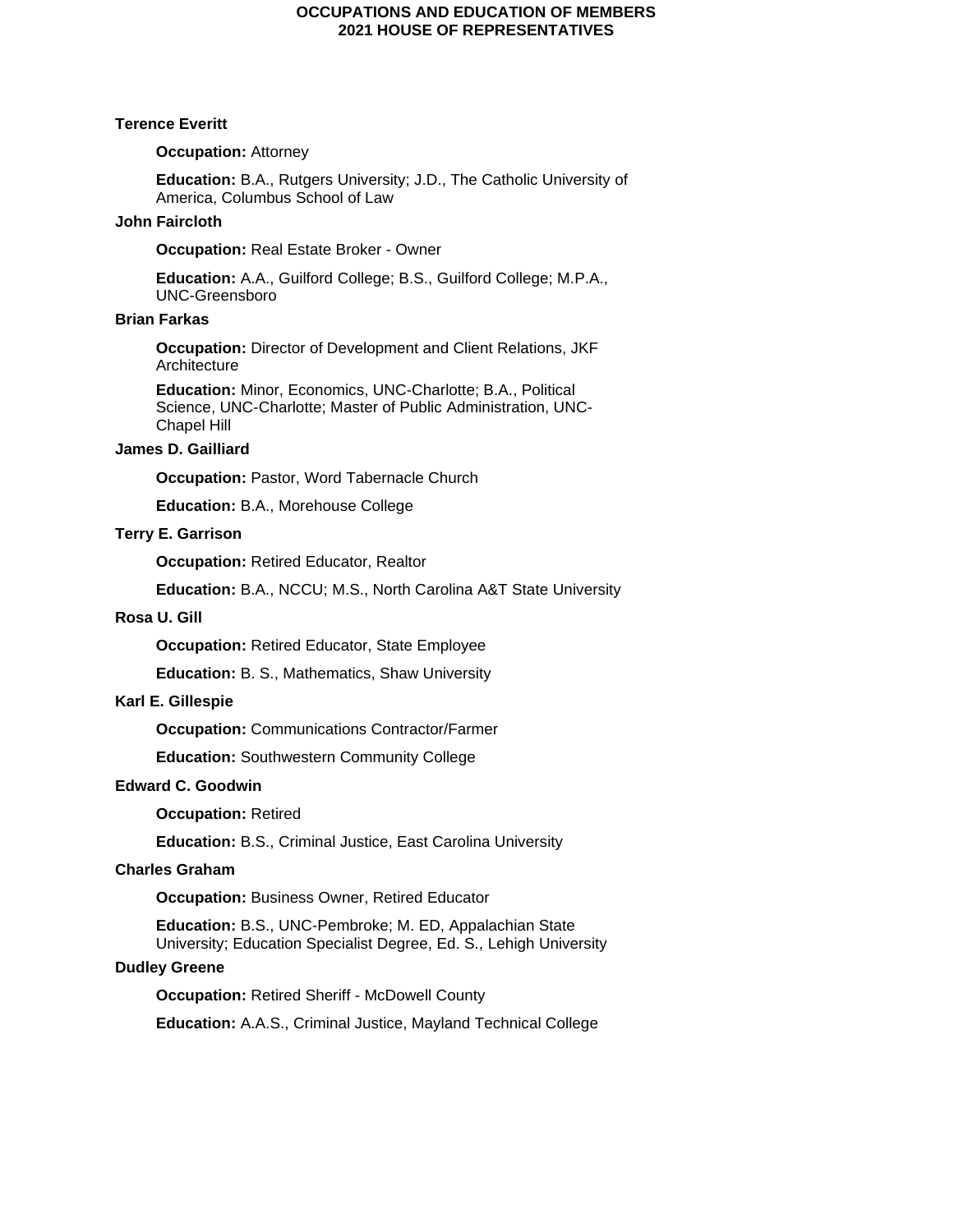#### **Destin Hall**

# **Occupation: Attorney**

**Education:** B.S., Business Administration, Appalachian State University; J.D., Wake Forest

# **Kyle Hall**

### **Occupation:** Realtor

**Education:** B.A. Political Science 2012-UNC

# **Bobby Hanig**

**Occupation: Owner, Hanig Services, Inc.** 

**Education:** Green Run High School

### **Jon Hardister**

**Occupation:** Marketing

**Education:** B.A., Political Science, Greensboro College

# **Wesley Harris, PhD**

**Occupation:** Economic Consultant

**Education:** B.A., Economics, UNC-Chapel Hill; PhD, Economics, Clemson University

# **Pricey Harrison**

**Occupation:** Retired Communications Attorney

**Education:** B.A., History, Duke University; J.D., UNC-Chapel Hill School of Law

# **Kelly E. Hastings**

### **Occupation:** Realtor

**Education:** B.S., Appalachian State University; Graduate Certificate in Teaching, UNC-Charlotte

#### **Zack Hawkins**

# **Occupation:**

**Education:** B.S., Biology, Elizabeth City State University; M.S., Biology, NC Central University

# **Julia C. Howard**

**Occupation:** Appraiser, Realtor

**Education:** B.A., Salem College

#### **Chris Humphrey**

**Occupation: Allstate Insurance Agent** 

**Education:** BA, Political Science, UNC-Chapel Hill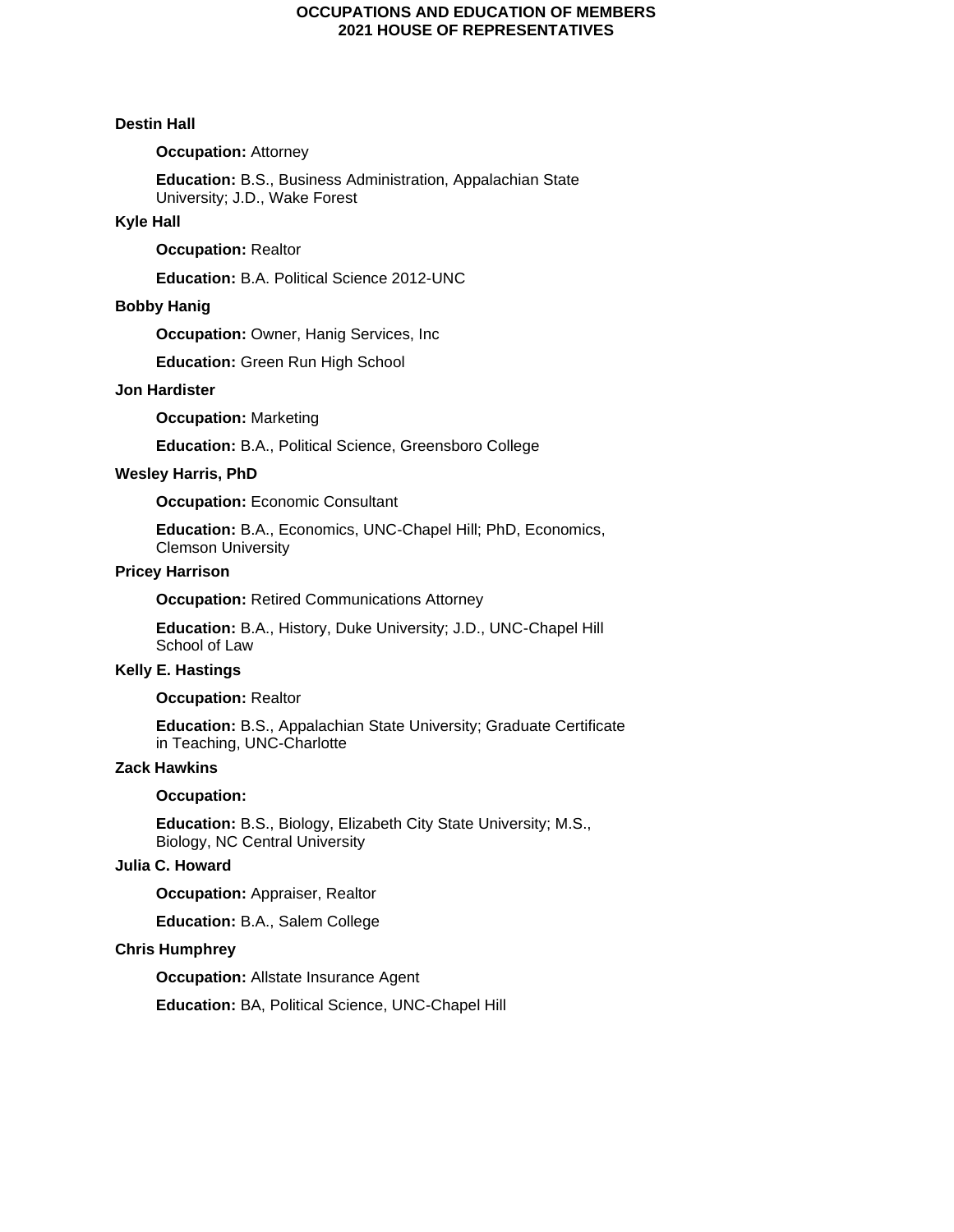# **Rachel Hunt**

**Occupation:** Owner, Hunt for College, LLC; Co-Owner, Charlotte School Search - educational consulting companies

**Education:** B.A., English and Political Science, UNC-Chapel Hill; J.D., USC; Certificate in College Counseling, UCLA

# **Howard J. Hunter, III**

**Occupation:** Owner of Hunter's Funeral Home, Inc.

**Education:** B.A.S., Applied Science, Chowan University; Funeral Ed., Fayetteville Tech

# **Pat B. Hurley**

**Occupation:** Legislator

**Education:** Asheboro High School

### **Ricky Hurtado**

**Occupation:** Educator, Non-Profit Director

**Education:** B.S.B.A., UNC-Chapel Hill; M.P.A., Princeton

# **Frank Iler**

**Occupation:** Retired

**Education:** B.S., Business Administration, Campbell University

## **Joe John**

**Occupation:** Legal Consultant, Mediator, Arbitrator

**Education:** A.B., UNC-Chapel Hill; M.A., UNC-Chapel Hill; J.D., UNC-Chapel Hill

# **Jake Johnson**

**Occupation:** Real Estate

**Education:** University of North Carolina at Charlotte

# **Abe Jones**

**Occupation:** Attorney

**Education:** A.B., Harvard; J.D., Harvard Law School

# **Brenden H. Jones**

**Occupation:** Small Business Owner

**Education:** A.S., Mortuary Science

# **Keith Kidwell**

**Occupation: Enrolled Agent** 

**Education:** William Patterson College

# **Donny Lambeth**

**Occupation:** Consultant

**Education:** B.S., High Point University; M.B.A., Wake Forest **University**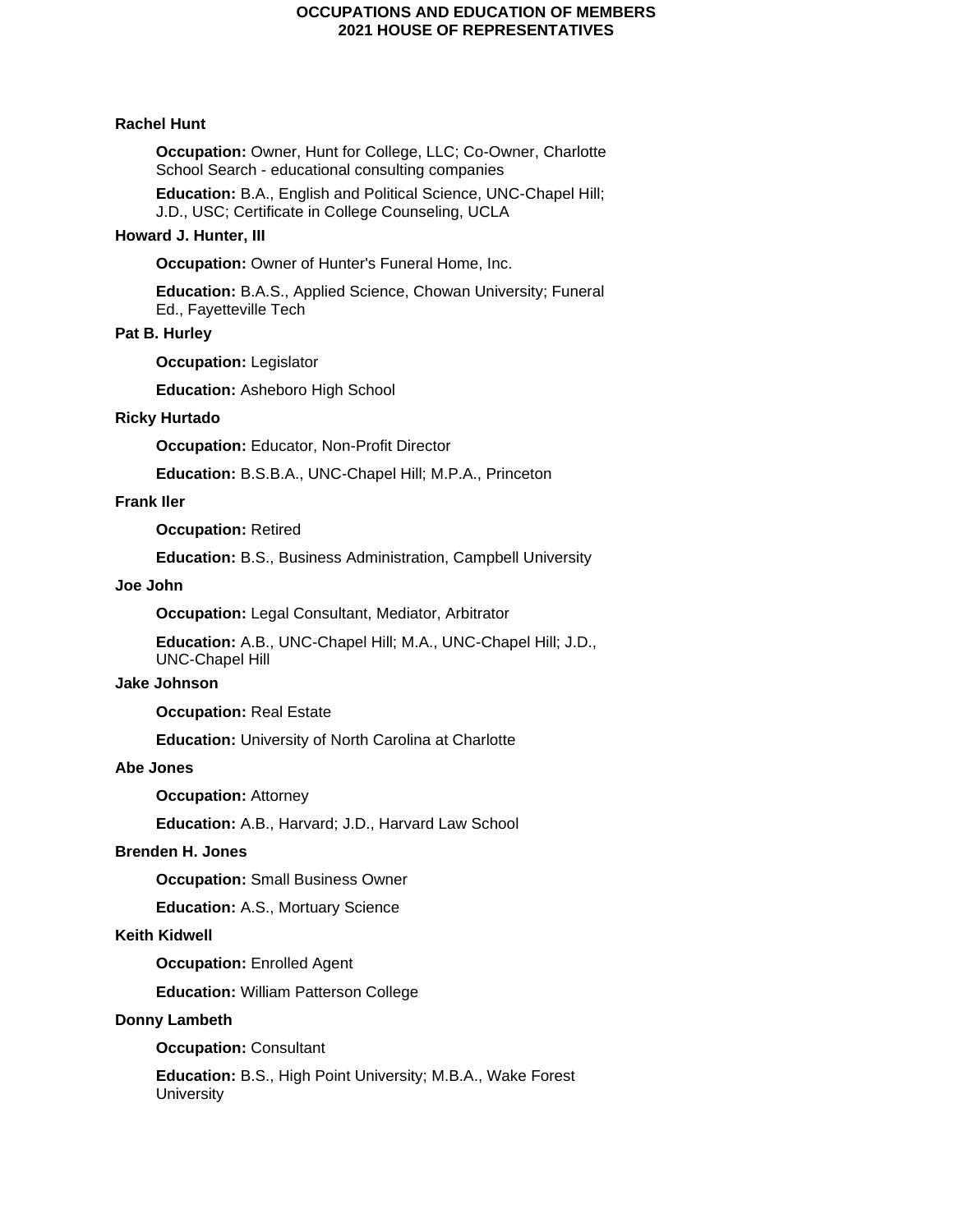#### **Brandon Lofton**

# **Occupation:** Lawyer

**Education:** B.A., Political Science, UNC-Chapel Hill; J.D., NYU School of Law

# **Carolyn G. Logan**

**Occupation:** Retired

**Education:** Graduated from Belmont Abbey College

# **Marvin W. Lucas**

**Occupation:** Retired Principal

**Education:** B.S., Fayetteville State University; M.A., North Carolina Central University; Ed. S., East Carolina University

# **Nasif Majeed**

**Occupation:** Businessman

**Education:** B.S., Business Administration, NC A&T State University; M.S., Agricultural Education, NC A&T State University

# **Grier Martin**

**Occupation: Attorney** 

**Education:** B.A., Davidson College; J.D., UNC School of Law; The Judge Advocate General's School, LLM

# **Pat McElraft**

**Occupation:** Retired Technical Sales Representative - Microbiology Products Company, Real Estate Broker

**Education:** Associate Degree, Medical Lab Technology, Coastal Carolina Community College

# **Jeffrey C. McNeely**

**Occupation: Owner of G&M Milling** 

**Education:** North Carolina State University

# **Allen McNeill**

**Occupation:** Law Enforcement

**Education:** AAS, Law Enforcement, GTCC

#### **Graig R. Meyer**

**Occupation:** Social Worker, Consultant

**Education:** B.A., College of Wooster; M.A., University of Chicago

# **Charles W. Miller**

**Occupation:** Chief Deputy - Brunswick County Sheriff's Office

**Education:** Basic Law Enforcement, Cape Fear Community College

# **Grey Mills**

**Occupation: Attorney**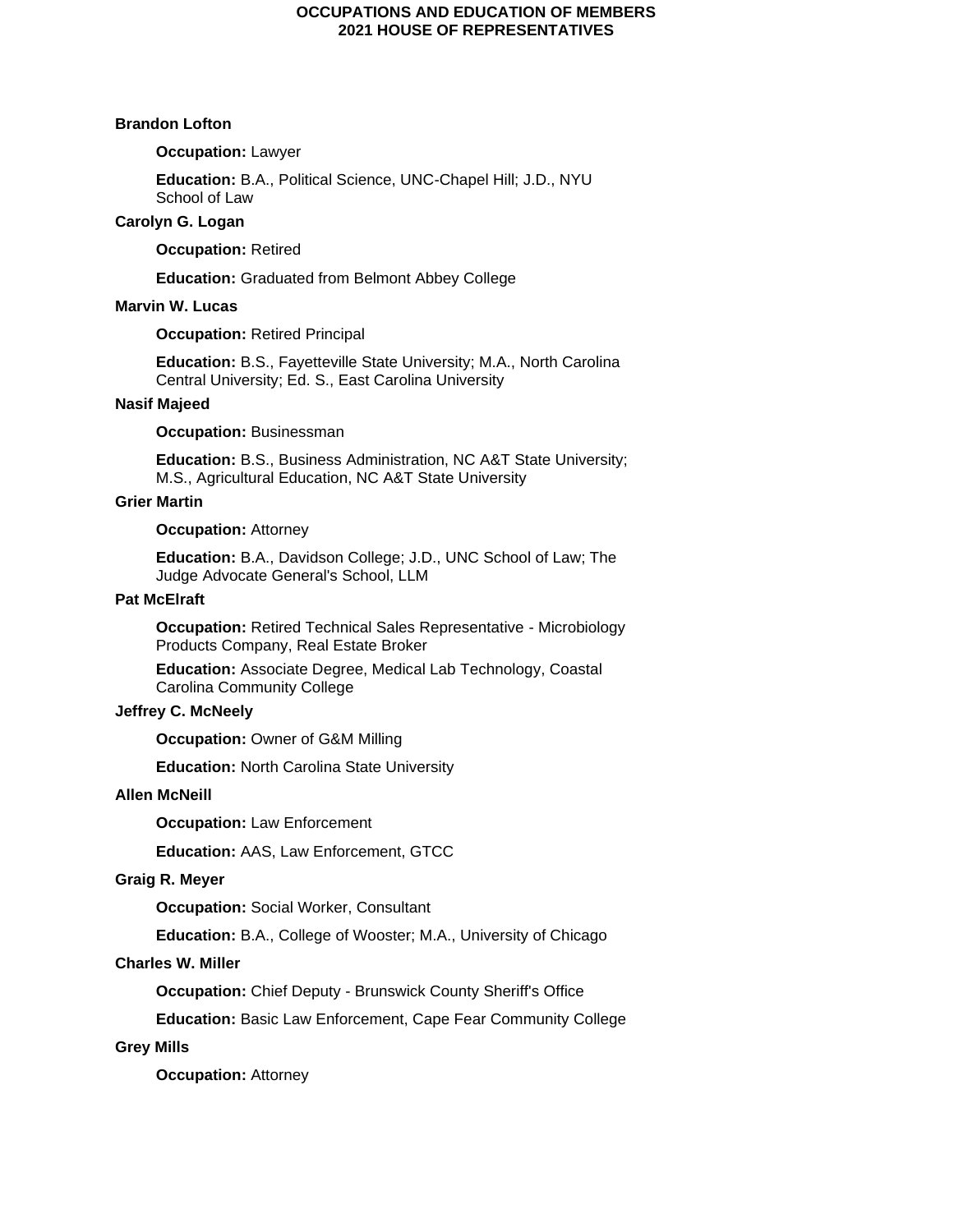#### **Timothy D. Moffitt**

**Occupation:** Management Consultant

# **Tim Moore**

**Occupation: Attorney** 

**Education:** B.A., Political Science, UNC-Chapel Hill; J.D., Oklahoma City University School of Law

# **Marcia Morey**

**Occupation:** Chief District Court Judge, Retired

**Education:** J.D., Northwestern School of Law

### **Ben T. Moss, Jr.**

**Occupation:** CSX - Engineer

# **Erin Pare**

**Occupation:** Small Business Owner

**Education:** B.A., Government and International Politics, George Mason University; M.A., International Commerce and Policy, George Mason University

# **Howard Penny, Jr.**

**Occupation: Retired Agribusiness** 

**Education:** A.A.S., Agribusiness, Fayetteville Community College

#### **Ray Pickett**

**Occupation:** Self-Employed

**Education:** Biomedical Equipment Technology, Caldwell Community College

# **Garland E. Pierce**

**Occupation: Baptist Minister** 

**Education:** B.S., Early Childhood Education, Fayetteville State University; Master of Divinity, Shaw Divinity School

# **Larry G. Pittman**

**Occupation:** Pastor

**Education:** Master of Divinity, Southeastern Baptist Theological Seminar

### **Mark Pless**

**Education:** NC Paramedic Certificate Program, Haywood Community College

# **Larry W. Potts**

**Occupation:** Real Estate Investor; Building Contractor

# **Education:**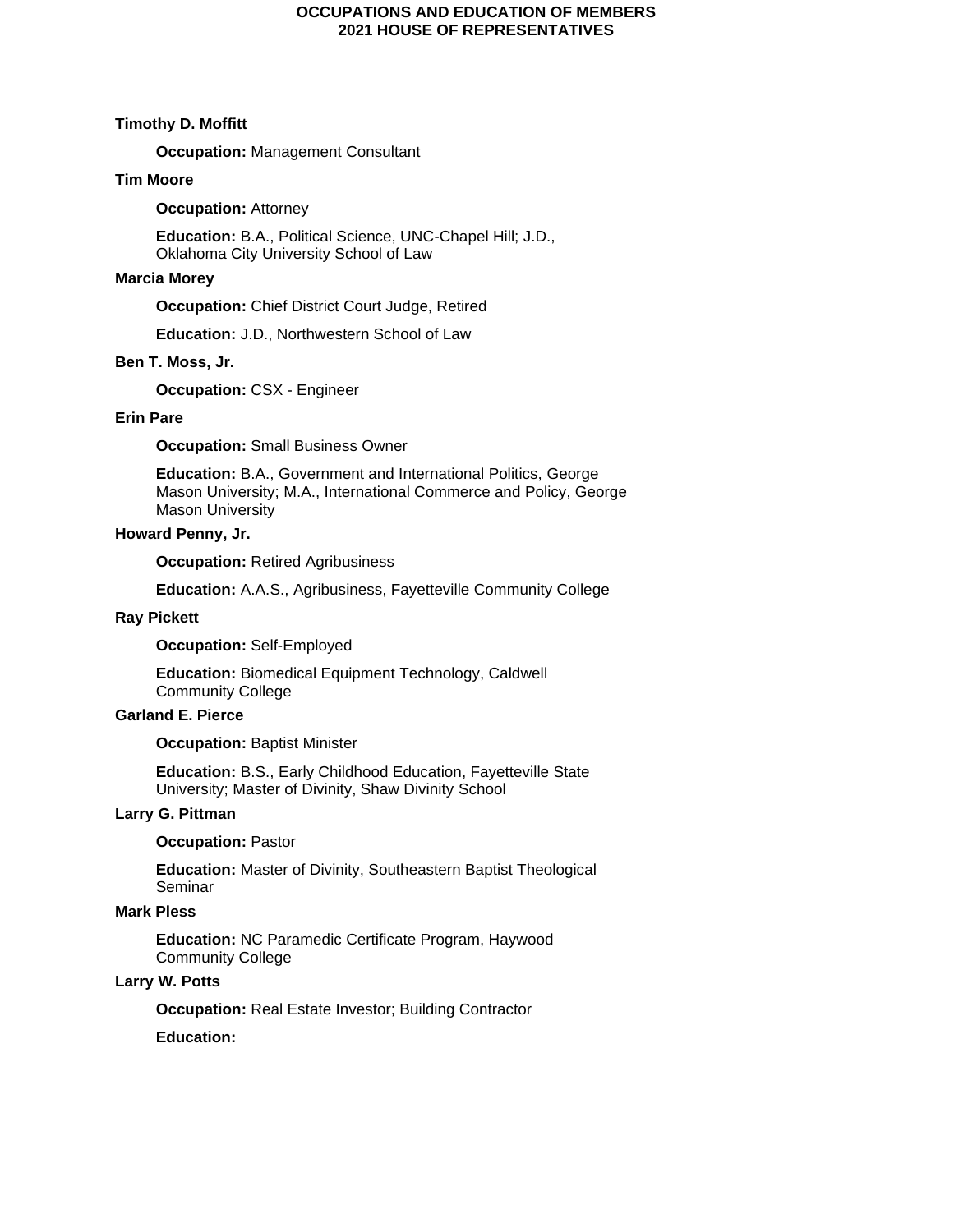# **A. Reece Pyrtle, Jr**.

**Occupation:** Retired Police Chief (City of Eden)

**Education:** Appalachian State University

## **Amos L. Quick, III**

**Occupation:** Pastor - Calvary Baptist Church, High Point

**Education:** Ordained Baptist Minister

# **Robert T. Reives, II**

#### **Occupation: Attorney**

**Education:** B.S., Business Administration, UNC-Chapel Hill; J.D., UNC-Chapel Hill

# **William O. Richardson**

**Occupation: Attorney, Business Owner** 

**Education:** UNC-Chapel Hill, 1977; J.D., Campbell University School of Law, 1980

# **Dennis Riddell**

**Occupation:** Marine Engineer, Educator, Thermographer

**Education:** B.S., Marine Engineering, California Maritime Academy; M.Ed., Bob Jones University

# **James Roberson**

 **Occupation:** Sr. Dean and CCO, Western Wake Campus -

Wake Technical Community College

 **Education:** B.A., Shaw; MLS, NCCU

#### **David Rogers**

# **Occupation: Attorney**

**Education:** B.S., Business Administration, Oral Roberts University; J.D., Tulsa University

### **Caleb Rudow**

# **Occupation: Data Scientist**

 **Education:** B. A., Philosophy, UNC-Chapel Hill; M.A., Global Policy Studies, LBJ School of Public Affairs at the University of Texas at Austin

# **Jason Saine**

**Occupation:** Public Relations & Social Media Manager

**Education:** B.A., Political Science, UNC-Charlotte; B.S., Fire Science, Columbia Southern University

### **Wayne Sasser**

**Occupation:** Pharmacist - Medical Pharmacy

**Education:** B.S., Pharmacy, UNC-Chapel Hill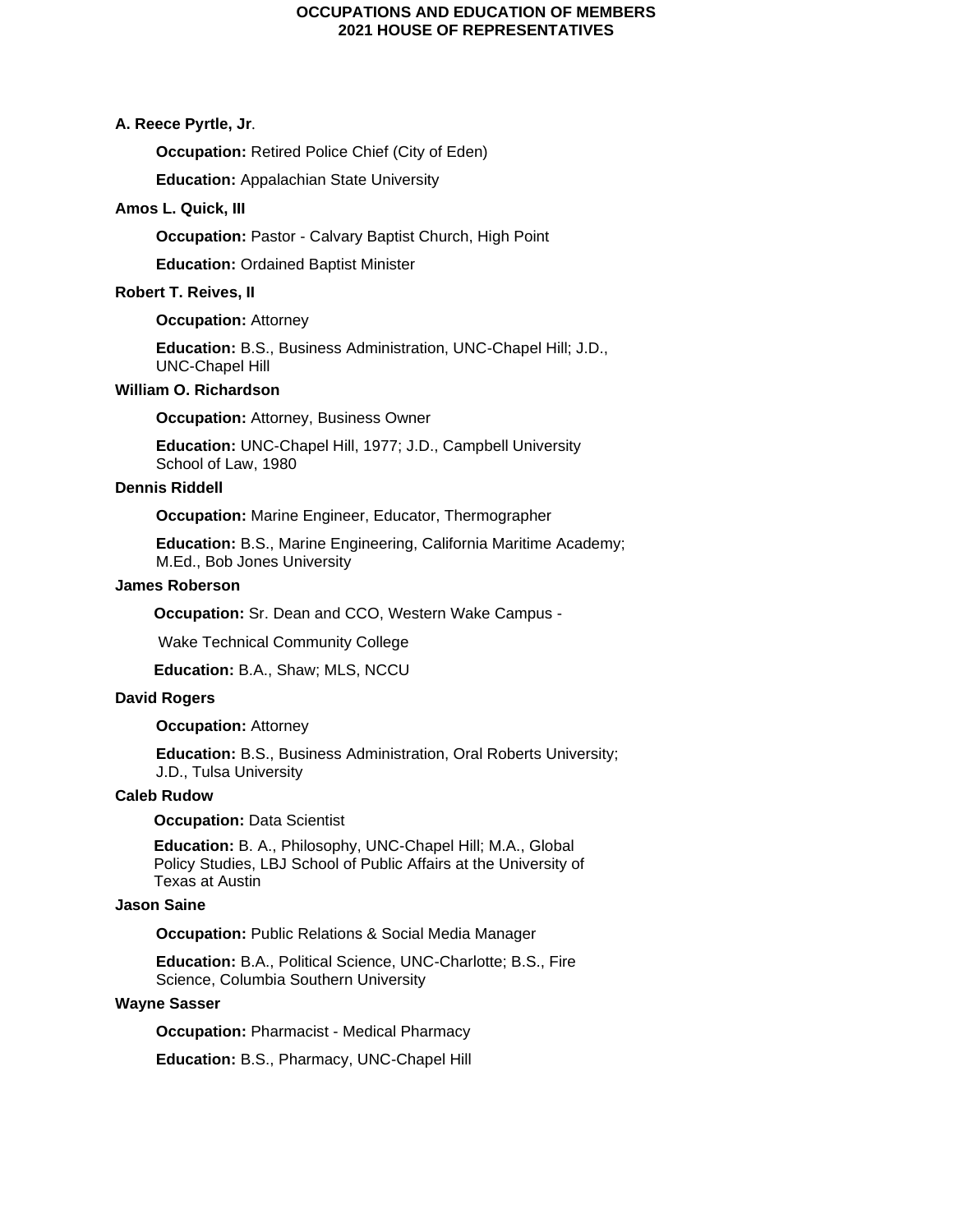### **John Sauls**

# **Occupation:** Minister

**Education:** Wayne Community College; Heritage Bible College

#### **Mitchell S. Setzer**

**Occupation:** Business Executive - Vice President, Smith Setzer & Sons, Inc.

**Education:** A.A., Lees-McRae College; B.A., Political Science, UNC-Greensboro

# **Phil Shepard**

**Occupation:** Retired Civil Service, Minister

**Education:** Coastal Carolina Communtiy College

# **Carson Smith**

**Occupation:** Retired Sheriff - Pender County

**Education:** Topsail High School

# **Kandie D. Smith**

**Occupation:** Training Consultant

**Education:** B.S., Charleston Southern University

# **Raymond E. Smith, Jr.**

**Occupation:** Legislator, Former Vice Chairman Board of Education

**Education:** B.S.,Supply Chain Management, NC A&T State University; Masters, Public Administration, NC Central University

# **Sarah Stevens**

#### **Occupation: Attorney**

**Education:** B.S., UNC-Greensboro; J.D., Campbell University School of Law

# **Larry C. Strickland**

**Occupation:** Real Estate Appraiser, Farmer

**Education:** Associate of Science Forestry, Wayne Community College, 1976; Business Administration, Barton College, 1979

# **John Szoka**

# **Occupation: Mortgage Lending**

**Education:** B.S., Engineering, US Military Academy at West Point; MS, Engineering, University of Texas-Austin

# **Evelyn Terry**

## **Occupation:** Retired

**Education:** B.A., Johnson C. Smith University; M.A., Appalachian State University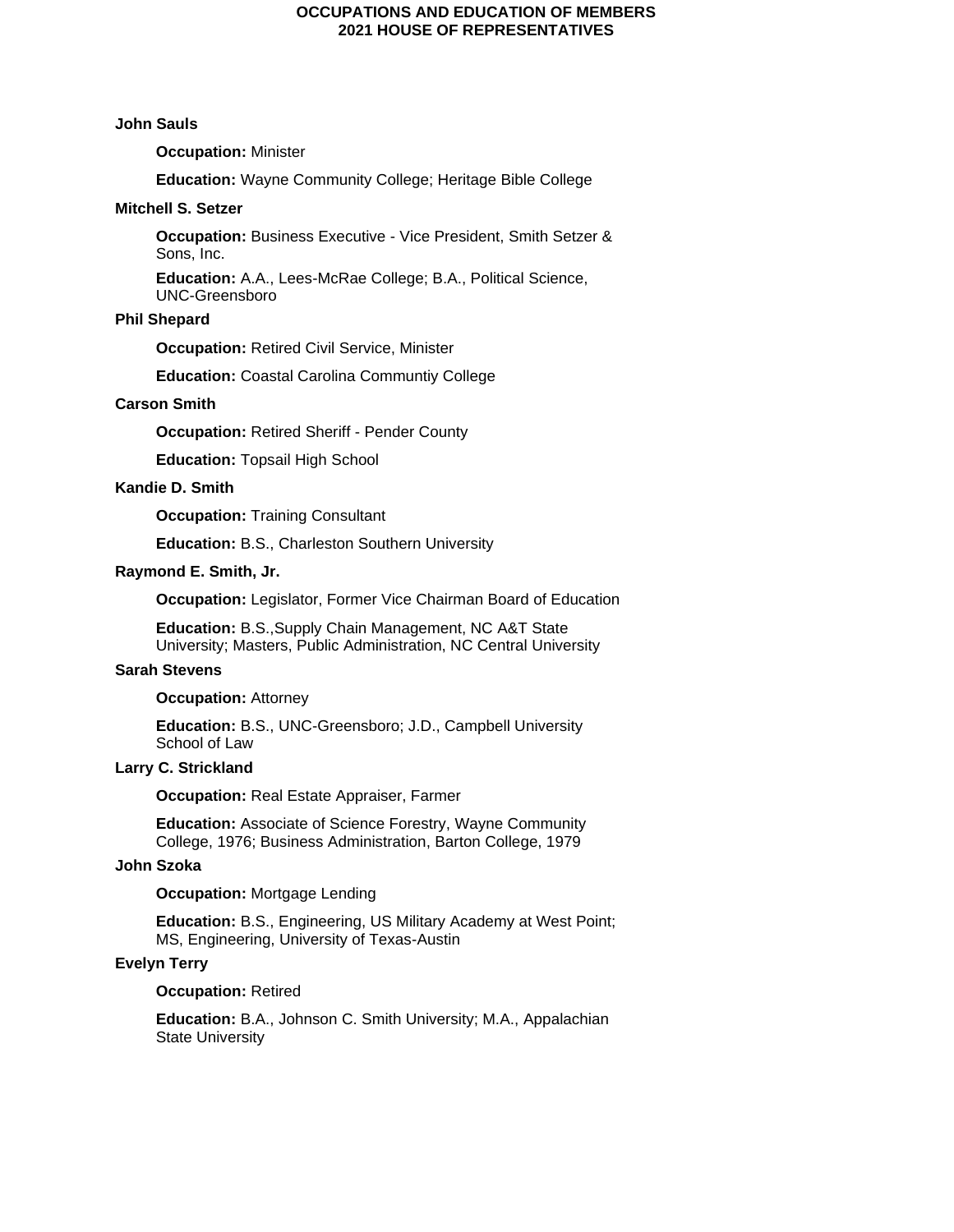# **John A. Torbett**

**Occupation:** Legislator

**Education:** High School

# **Brian Turner**

**Occupation:** Commercial Real Estate Agent

**Education:** B.A., Economics, Northwestern University; M.B.A., Wake Forest School of Business

# **Steve Tyson**

**Occupation:** Realtor and General Contractor

**Education:** New Bern High School

#### **Julie von Haefen**

# **Occupation:**

**Education:** B.S.J., Ohio University; J.D., Case Western Reserve **University** 

# **Harry Warren**

**Occupation: Human Resource Specialist** 

**Education:** B.A., Business Administration, Kent State University

#### **Sam Watford**

**Occupation:** Waterline Contractor

**Education:** Business Administration, Western Carolina; Civil Engineering Technology, Guilford Technical Institute

# **Diane Wheatley**

**Occupation:** Retired

**Education:** Associate Degree

# **Donna McDowell White**

**Occupation:** Registered Nurse, Aging Specialist

**Education:** RN, Watts Hospital School of Nursing; PHN Certificate, UNC; Nurse Extender, ECU

### **Shelly Willingham**

**Occupation: Real Estate Consultant** 

**Education:** B.A., Elizabeth City State University

#### **David Willis**

**Occupation:** Small Business Owner

**Education:** Business Management, Appalachian State University; Early Childhood Education, Stanly Community College

# **Matthew Winslow**

**Occupation:** Home Builder

**Education:** B.S., Urban Regional Planning, East Carolina University